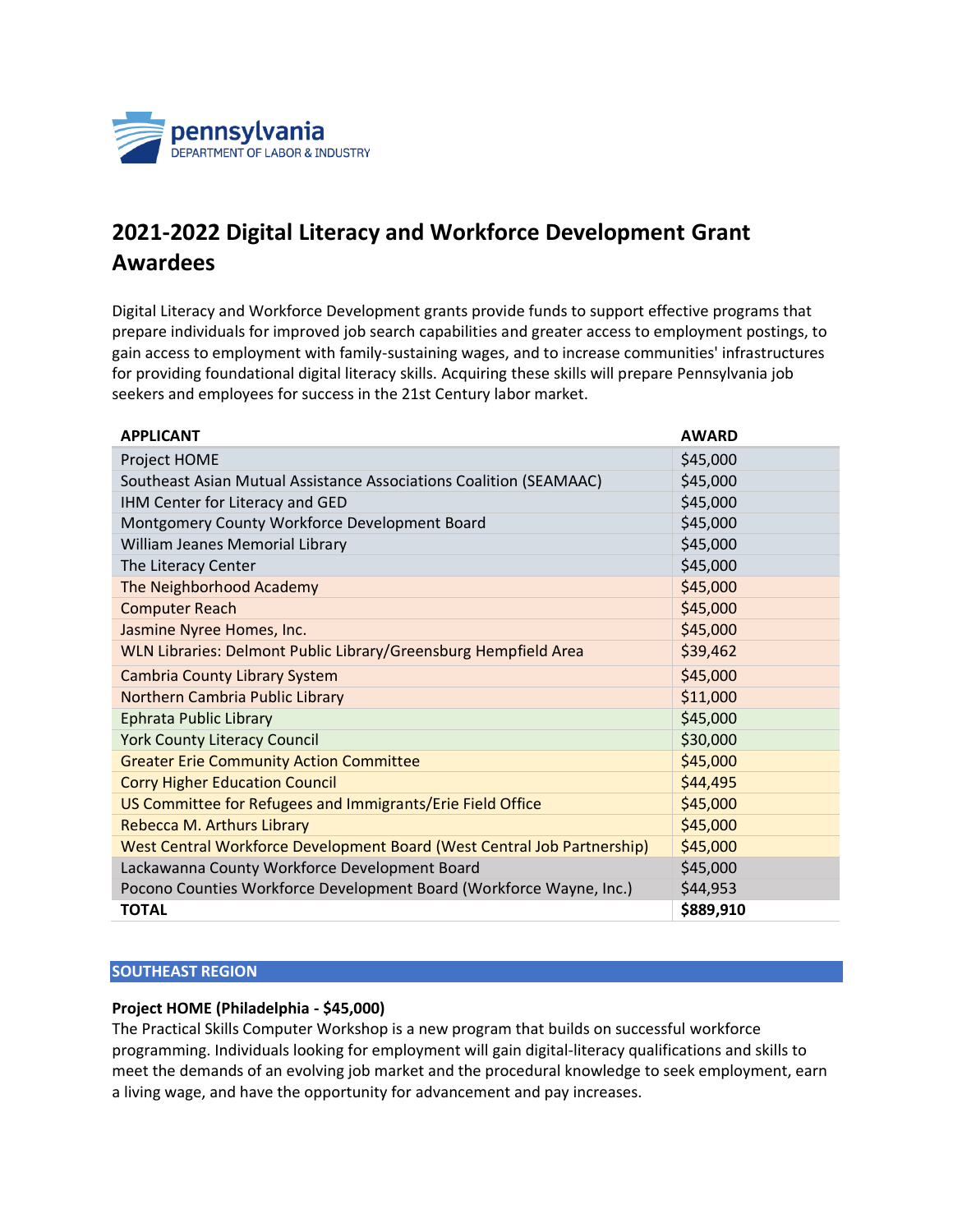## **Southeast Asian Mutual Assistance Associations Coalition (SEAMAAC) (Philadelphia - \$45,000)**

SEAMAAC's Digital Literacy & Access Project will provide digital-literacy classes to low-income immigrants and refugees in need of beginner-level English skills and digital-literacy skills for employment. The grant will support these individuals with digital-access resources, such as free and/or low-cost digital devices, hot-spots, and internet services to support their employment goals.

#### **IHM Center for Literacy and GED (Bucks, Delaware, Montgomery and Philadelphia counties - \$45,000)**

The grant will support the work of the IHM Center for Literacy to serve more than 350 adult learners each year through literacy and English language classes at sites in southwest Philadelphia and lower northeast Philadelphia.

## **Montgomery County Workforce Development Board (MontcoWorks) (Montgomery County -**

**\$45,000)** The project will expand digital literacy to Montgomery County residents in partnership with Full Circle Computing, which has implemented a similar program successfully in Chester County. Full Circle will provide digital-literacy training for Montgomery County's most affected populations with a focus on those seeking employment in areas of greatest need.

## **William Jeanes Memorial Library (Montgomery County - \$34,543.52)**

The library will purchase 12 laptop computers, update its A/V equipment to include videoconferencing microphones, cameras and projectors, and implement a technology curriculum of classes that introduce foundational technologies from computer basics to online digital literacy taught by masterslevel reference librarians and a contractor with experience in technology tutoring and implementation.

#### **The Literacy Center (Lehigh and Northampton counties - \$45,000)**

The Literacy Center (TLC) will deliver digital literacy instruction to 300 Lehigh Valley adults, including the unemployed and under-employed, individuals without a high school diploma, and English language learners. TLC will leverage existing relationships within these communities and referrals from community organizations to recruit participants in the program.

#### **SOUTHWEST REGION**

## **The Neighborhood Academy (Allegheny County - \$45,000)**

The Neighborhood Academy, a non-profit school educating underserved students from the Pittsburgh region, will offer digital-literacy and career-readiness services to 80 high school students. The program will coach students in social responsibility, help students develop a stronger understanding of the risks and dangers of the digital world, and provide career exposure and access across the Pittsburgh region.

#### **Computer Reach (Allegheny County - \$45,000)**

For 20 years, Computer Reach has worked to get free or low-cost technology into the hands of those who need it. This grant will expand the digital-literacy curriculum and offerings, add modules for job seekers as well as more advanced software skills, and include digital citizenship for professionals to serve 75 job seekers in Allegheny County.

#### **Jasmine Nyree Homes, Inc. (Allegheny County - \$45,000)**

The Digital Literacy Improvement Project works to support unemployed or underemployed adults by helping them develop problem-solving, digital-literacy and critical-thinking skills essential to conducting successful job search activities, accessing and utilizing networking platforms and creating a professional profile that leads to employment.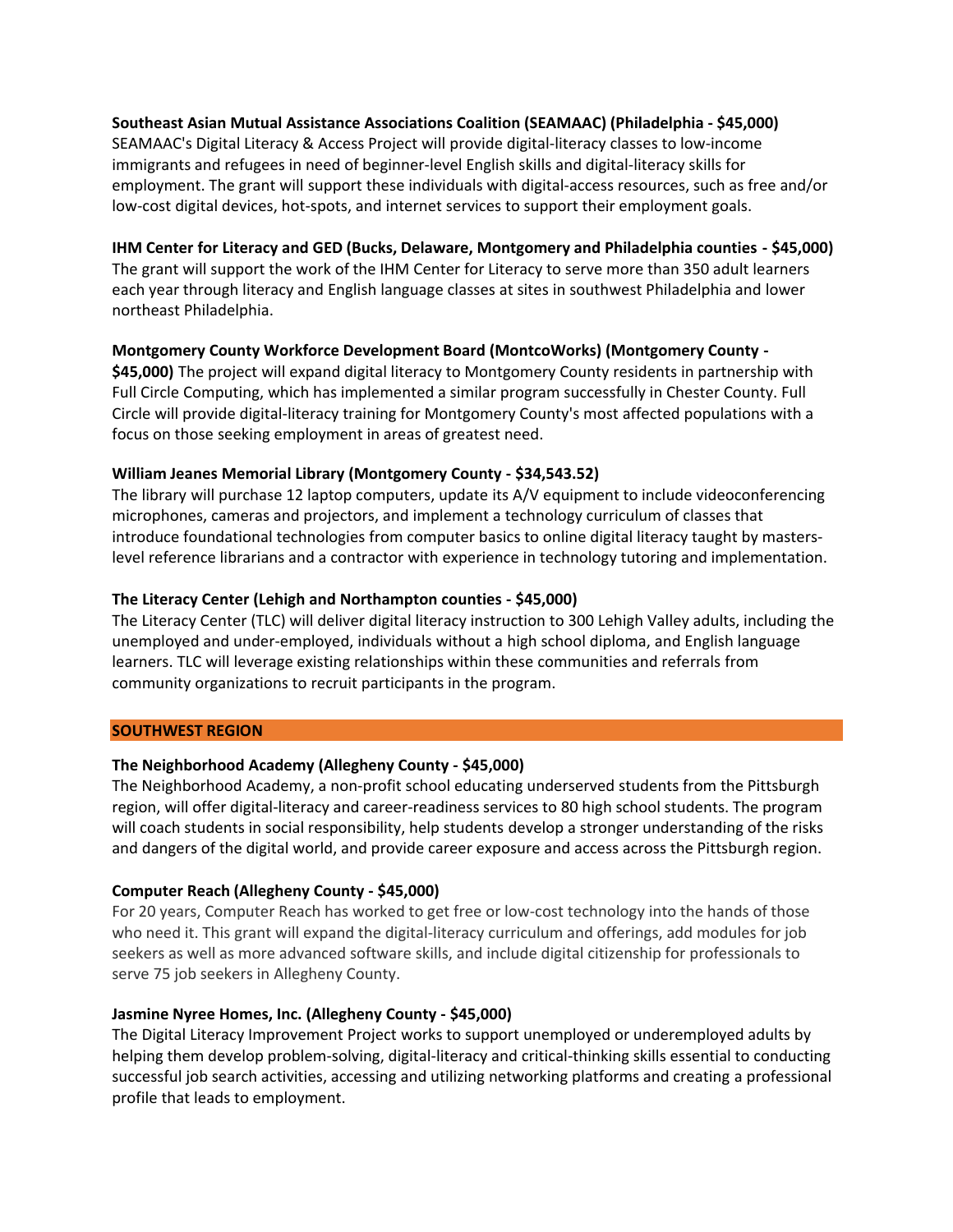# **WLN Libraries: Delmont Public Library/Greensburg Hempfield Area Library (Westmoreland County - \$39,462)**

The public libraries will collaborate to teach children and youth about digital literacy with an emphasis on high-demand STEM careers of the future. The project will include adult engagement but will focus on the long-term needs of children, PreK-2 through teen.

## **Cambria County Library System (Cambria County - \$45,000)**

The Pop-Up Computer Lab program, a partnership between Cambria County Library and PA CareerLink<sup>®</sup>, will help residents establish basic digital literacy and begin using the courses offered by PA CareerLink® -better positioning them to make resumes, apply for jobs online, and obtain North Star certifications.

#### **Northern Cambria Public Library (Cambria County - \$11,000)**

Northern Cambria Public Library serves as a hub for community members to technology which they normally would not have access to due to lack of broadband infrastructure and economic status. The library aims to staff a dedicated digital-literacy lab where the community can learn about existing and emergent technology, with the goal of improving local digital literacy, especially among the older population.

#### **CENTRAL REGION**

## **Ephrata Public Library (Lancaster County - \$45,000)**

In Ephrata, nearly 12 percent of the community lives below the poverty line. Another 39 percent live barely above the federal poverty line. Access to the internet is crucial for households to communicate, search for jobs, complete schoolwork and participate in other important activities like banking, health care access and consumer research. The library is the place where anyone without reliable internet access can come to do all the above activities.

## **York County Literacy Council (York County - \$30,000)**

York County Literacy Council (YCLC) will assist adults in their pursuit to be digitally literate. In today's digital world, nearly every career requires digital communication at some point. Students will learn how to find and consume digital content. They will learn how to create, communicate and share digital content, as well as learn the basics of internet safety.

#### **NORTHWEST REGION**

#### **Greater Erie Community Action Committee (Erie County - \$45,000)**

The project will support workers with education on digital fundamentals and job-seeking support. The program will offer lessons on typing, Excel, PowerPoint, email, video conferencing, PDF creation and editing, document organization, scanning and printing documents, safe internet use, seeking and filling out online applications, resume and cover letter creation and attachment to applications.

#### **Corry Higher Education Council (Erie County - \$44,495)**

The Corry Higher Education Council, in collaboration with Penn State Behrend, will provide digitalfluency training to the community by leveraging an infrastructure project designed to transform the area with fiber-optic connectivity for homes, businesses and the school district through awarded grants and tax credit donations from regional businesses.